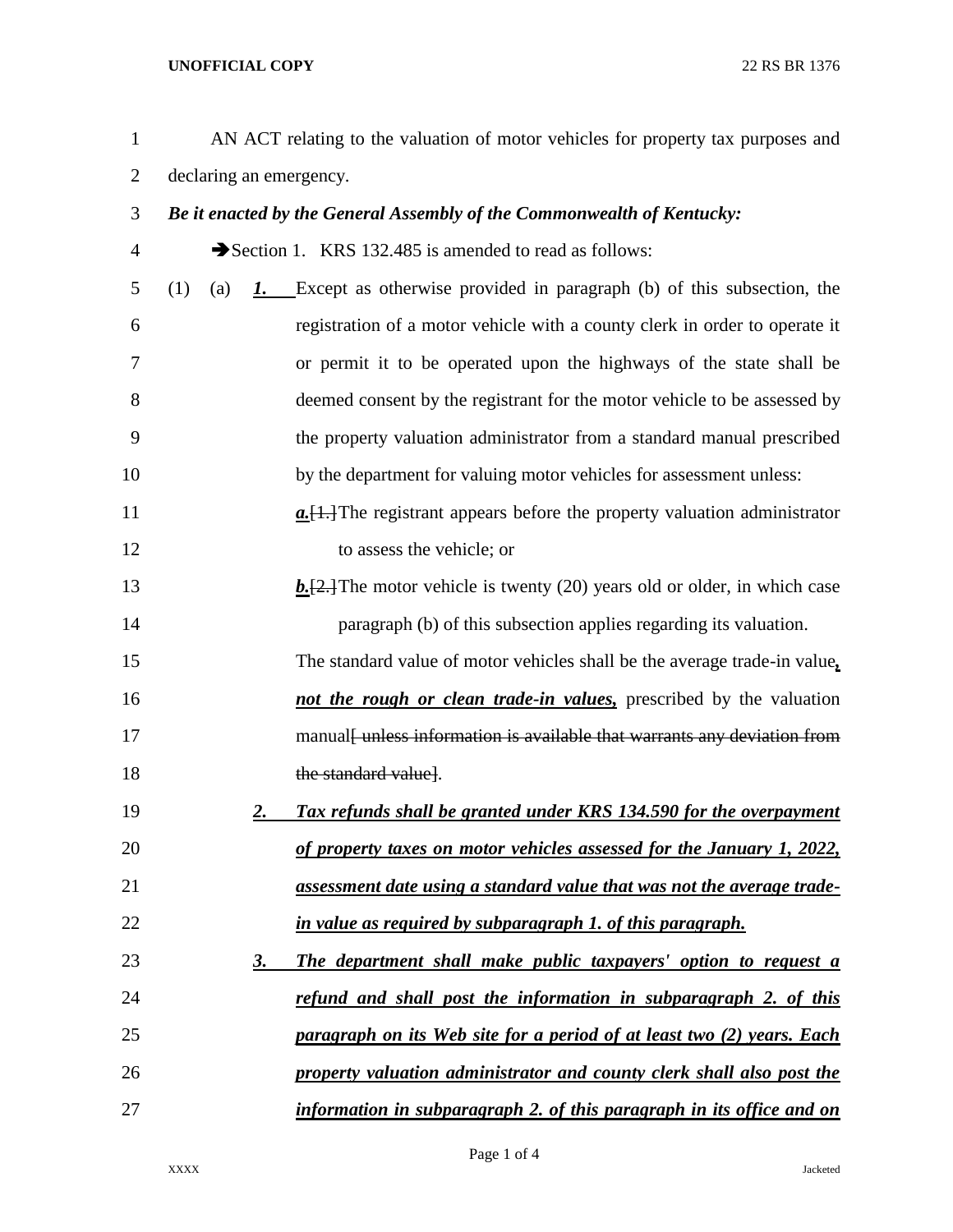| $\mathbf{1}$   |     |    | its Web site, or the county's Web site when a Web site does not exist        |
|----------------|-----|----|------------------------------------------------------------------------------|
| $\overline{2}$ |     |    | for the property valuation administrator or county clerk, for a period       |
| 3              |     |    | of at least two $(2)$ years.                                                 |
| 4              | (b) |    | In the case of motor vehicles that are twenty $(20)$ years old or older:     |
| 5              |     | 1. | It shall not be presumed that a vehicle has been maintained in, or           |
| 6              |     |    | restored to, the original factory or otherwise classic condition or that its |
| 7              |     |    | value has increased over the previous year;                                  |
| 8              |     | 2. | In assessing motor vehicles under this paragraph and calculating the         |
| 9              |     |    | taxes due thereon, through the AVIS or otherwise, if the registrant does     |
| 10             |     |    | not appear before the property valuation administrator to assess the         |
| 11             |     |    | vehicle, the standard value shall be as follows:                             |
| 12             |     |    | The actual valuation of the vehicle as was assessed in the vehicle's<br>a.   |
| 13             |     |    | nineteenth year, if the vehicle was assessed for taxation in the             |
| 14             |     |    | Commonwealth in that year; or                                                |
| 15             |     |    | b.<br>The average trade-in value prescribed by the applicable edition of     |
| 16             |     |    | the valuation manual for the vehicle in its nineteenth year, if the          |
| 17             |     |    | vehicle was not assessed for taxation in the Commonwealth in that            |
| 18             |     |    | year;                                                                        |
| 19             |     |    | reduced by ten percent (10%) annually for each year beyond nineteen          |
| 20             |     |    | $(19)$ years; and                                                            |
| 21             |     | 3. | In the case of any motor vehicle for which the assessment procedure          |
| 22             |     |    | provided in subparagraph 2.b. of this paragraph would apply but cannot       |
| 23             |     |    | be carried out because the applicable edition of the valuation manual is     |
| 24             |     |    | unavailable, the property valuation administrator shall conduct an           |
| 25             |     |    | assessment of the vehicle to determine the value thereof for the given       |
| 26             |     |    | taxable year. The assessment under this subparagraph may be done in          |
| 27             |     |    | person if the vehicle's owner presents the vehicle at the property           |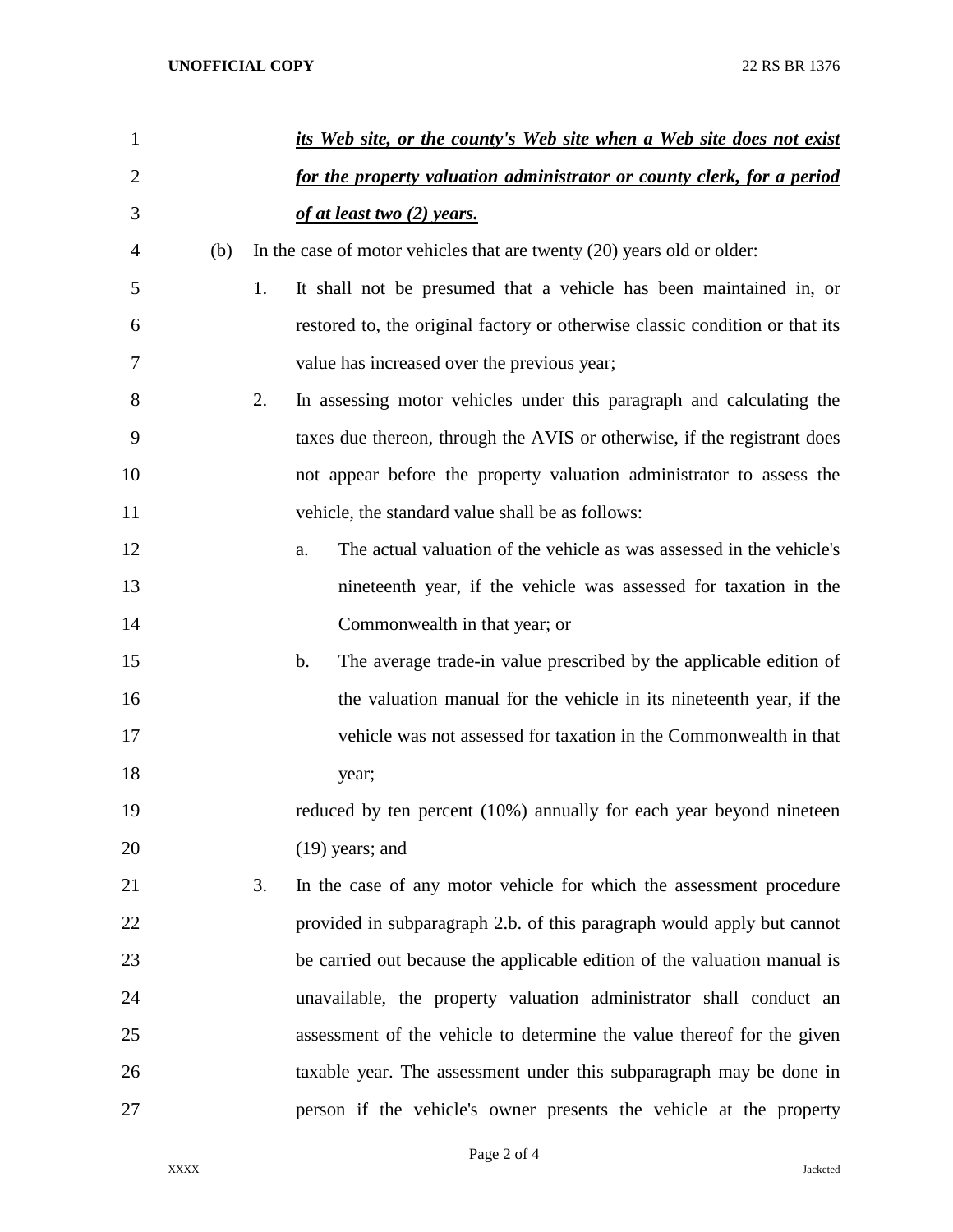valuation administrator's office, or the assessment may be done through a review of photographs and other documentary evidence. In subsequent years, that valuation shall be reduced by ten percent (10%) annually. (2) The registration of a recreational vehicle with the county clerk in order to operate it or permit it to be operated upon the highways shall be deemed consent by the registrant thereof for the recreational vehicle to be assessed by the property valuation administrator at a valuation determined from a standard manual prescribed by the department for valuing recreational vehicles for assessment unless the registrant appears in person before the property valuation administrator to assess 10 the vehicle. (3) The registration of a motor vehicle on or before the date that the registration of the vehicle is required is prima facie evidence of ownership on January 1. (4) When a motor vehicle is purchased in one (1) year, but registration takes place after January 1 of the following year through no fault of the owner, the department shall assess the motor vehicle and shall send notice of the assessment to the January 1 owner in accordance with KRS 186A.035. If the month of registration has passed for the current year, the assessment shall be due and payable if not protested to the department within sixty (60) days from the date of the notice. Payments made after the due date shall carry the normal penalty and interest for motor vehicles. (5) This section does not apply to motor vehicles or recreational vehicles owned and

 operated by public service companies, common carriers, or agencies of the state and federal governments.

23 Section 2. This Act shall apply to motor vehicles assessed on or after January 1, 2022.

  $\rightarrow$  Section 3. Whereas the standard valuation of motor vehicles is essential for assessing property taxes and affects citizens throughout the Commonwealth, an emergency is declared to exist, and this Act takes effect upon its passage and approval by